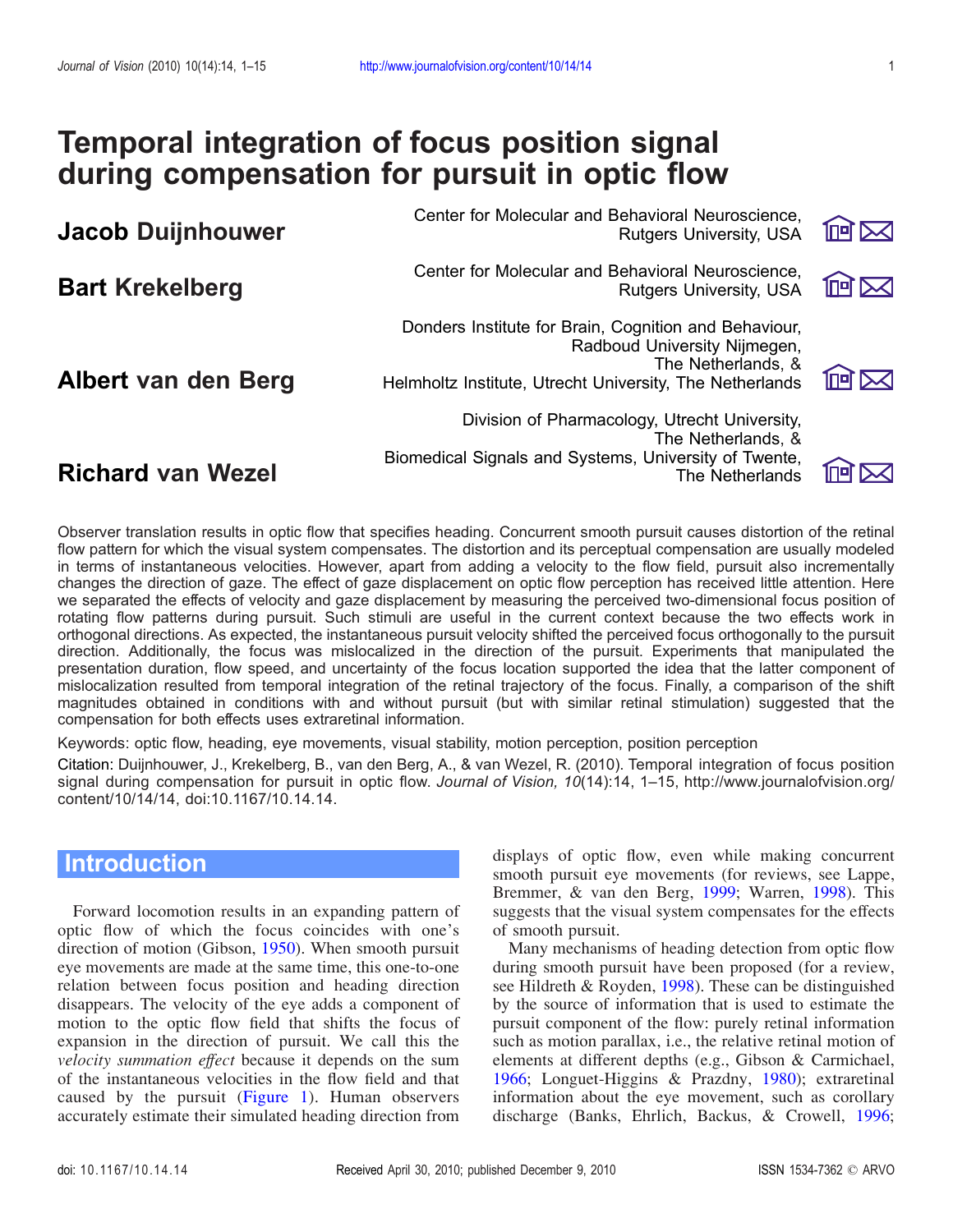<span id="page-1-0"></span>Royden, Crowell, & Banks, [1994](#page-14-0); von Helmholtz, [1867](#page-14-0); von Holst & Mittelstaedt, [1950](#page-14-0); Wurtz, [2008\)](#page-14-0); or a combination of retinal and extraretinal information (e.g., Beintema & van den Berg, [1998](#page-12-0); Lappe, [1998\)](#page-13-0).

Common to these explanations is the use of the instantaneous velocity field as visual input, thus ignoring that during pursuit any world-fixed target (be it an optic flow field focus or otherwise) drifts over the retina with the same speed but opposite to the pursuit. Because the magnitude of this drift increases over the course of the pursuit, contrary to that of the velocity summation effect, we call this drift the *gaze displacement effect* (Figure 1). van den Berg [\(1999](#page-14-0)) showed that such a gaze displacement effect indeed leads to mislocalization of the focus of expanding optic flow in the direction of the smooth pursuit, i.e., opposite the direction of the retinal focus drift. He hypothesized that the mislocalization resulted from underestimating the amount of retinal focus drift. This underestimation was consistent with either a processing lag



Figure 1. Two separate effects of smooth pursuit on optic flow. The instantaneous velocity field of optic flow that is viewed during smooth pursuit appears warped on the retina because of the addition of retinal slip velocity. We call this the velocity summation effect of smooth pursuit. This effect shifts the focus (C) of the flow field in a direction that depends on the type of flow, e.g., in the direction of the pursuit for expansion and orthogonal to the pursuit for rotation. In addition, the pursuit displaces the gaze over time (color coding), which results in a drift of the pattern over the retina. This gaze displacement effect of pursuit is in the same direction for all types of optic flow.

(latency) or a temporal integration of the position signal on the order of half a second.

In the present study, we expand on those findings using a novel method that allows us to directly measure the velocity summation and the gaze displacement components of focus mislocalization. We will use this to investigate the roles of retinal and extraretinal information in the compensation and investigate whether a processing lag or temporal integration underlies the mislocalization resulting from gaze displacement.

We performed a focus localization experiment in which not only expanding patterns were shown during smooth pursuit but also contracting and rotating ones.<sup>[1](#page-12-0)</sup> Rotating patterns are particularly interesting in this context because the instantaneous shifts that result from velocity summation are orthogonal to the pursuit direction (Bradley, Maxwell, Andersen, Banks, & Shenoy, [1996;](#page-12-0) Duijnhouwer, van Wezel, & van den Berg, [2008;](#page-13-0) Pack & Mingolla, [1998\)](#page-13-0). In contrast, the incremental effect of gaze displacement is parallel to the pursuit direction for all types of flow pattern. We found a pattern of localization errors that was consistent with roles of both the velocity summation and the gaze displacement effects.

To establish that mislocalization in the direction of pursuit was indeed due to gaze displacement, we varied the presentation duration of rotational optic flow patterns [\(Experiment 2\)](#page-5-0). Because prolonged pursuit results in more gaze displacement, we predicted that localization errors in the direction of the pursuit would increase with increasing stimulus duration ([Experiment 2\)](#page-5-0). Conversely, increasing the flow speed [\(Experiment 3](#page-6-0)) should decrease the vertical mislocalization because it reduces the relative impact of the pursuit velocity on the retinal flow field. In addition, the hypothetical duration dependence of the mislocalization in the direction of pursuit in rotational flow may shed light on the distinction between the proposed lag and temporal integration mechanisms. With increasing presentation duration, a pure lag would result in a linear increase of mislocalization followed by a marked ceiling at presentation durations exceeding the lag. The temporal integration hypothesis, on the other hand, predicts a shallower increase as a function of presentation duration with a more gradual saturation. As a further test of the temporal integration mechanism, we added motion noise to the stimuli ([Experiment 4\)](#page-7-0). We reasoned that since the visual system needs more integration time when the signal is noisy (e.g., Huk & Shadlen, [2005](#page-13-0)), increasing the noise level should increase the component of mislocalization in the direction of pursuit if that component is indeed due to temporal integration.

In summary, we found that the velocity summation and the gaze displacement effects of smooth pursuit both give rise to separate components of focus mislocalization. The magnitudes of these errors suggest that the brain partially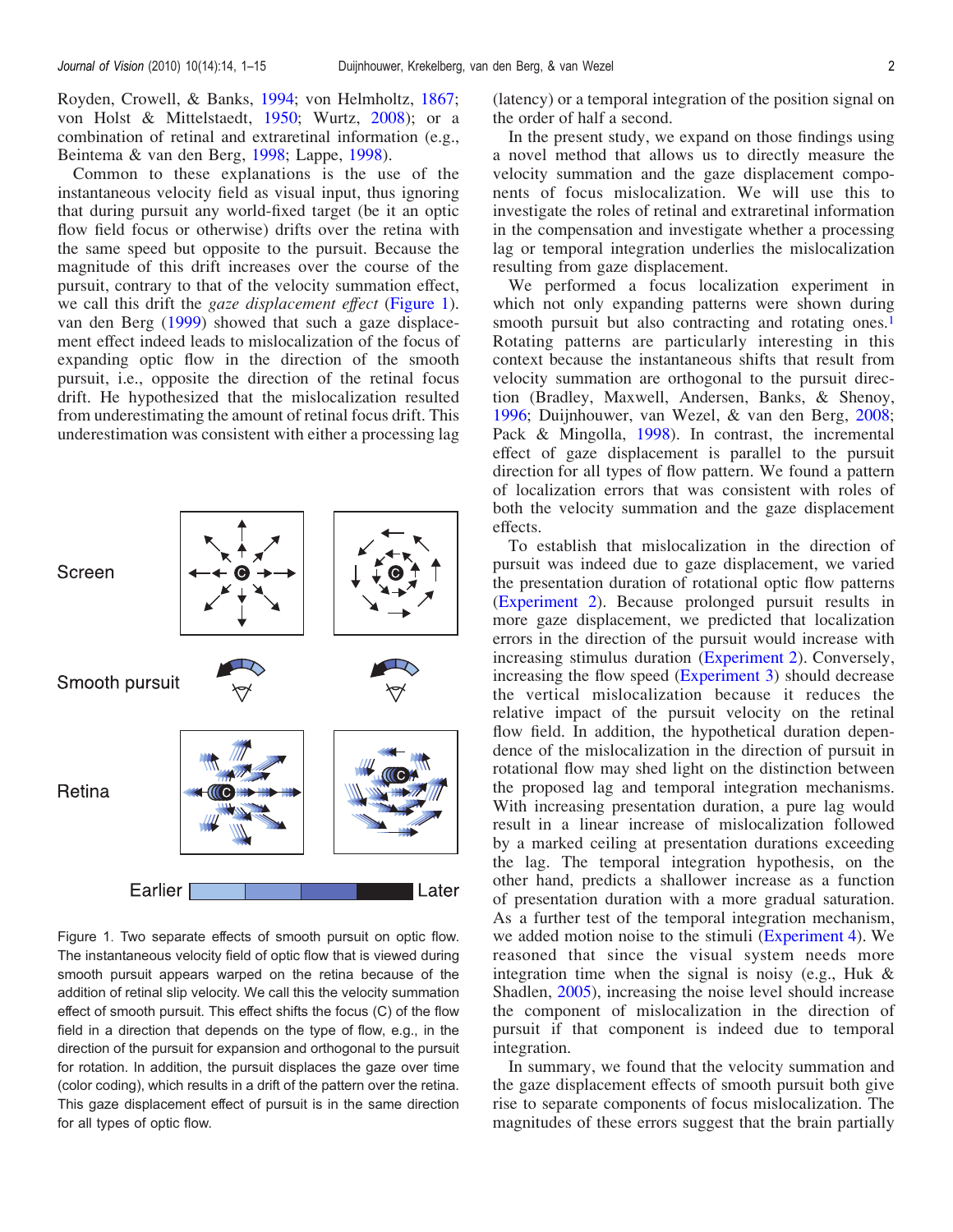compensates for both these effects of pursuit on optic flow. Finally, we argue that the mislocalization resulting from the gaze displacement effect is consistent with temporal integration.

# Methods

#### **Observers**

A total of six observers participated in the experiments. Five were unaware of the purpose of the study, one was an author. Two were female, four were male. Their age range was 20 to 36 years. All were right handed and had normal or corrected-to-normal vision.

#### Stimulus generation

The visual stimuli (Figure 2) were generated with inhouse software (Neurostim) that uses OpenGL for rendering. The software ran on a Pentium 4 PC with an ATI Radeon X550 video card that produced luminancecalibrated 14-bit grayscale images using a Bits++ device (Cambridge Research Systems) on a 19.8*W* cathode-ray tube display (Sony GDM-C520) in  $1024 \times 768$  pixels at 120 frames  $s^{-1}$  mode. The viewing distance was 57 cm. No lighting other than the monitor screen was present in the room.

We programmed the optic flow stimuli as follows. One thousand nine hundred dots were randomly positioned on a square plane (the "canvas") that was viewed by the OpenGL camera at a distance at which the width and



Figure 2. Schematic of a real pursuit trial (left column) and a simulated pursuit trial (right column) with rightward pursuit and clockwise optic flow. The following sequence of events was used in all real pursuit trials. (A) The fixation marker and the stimulus appeared concentrically at the left side of the screen. (B) After fixating for 0.5 s, the fixation marker and the stimulus aperture accelerated linearly toward the center of the screen for 0.5 s, reaching a top speed of 5 deg/s. (C) The rotation of the optic flow pattern started 0.25 s after the onset of constant speed pursuit (but was variable in [Experiment 2](#page-5-0)). (D) The pursuit and the optic flow continued until the fixation marker and the aperture reached the center of the screen. The constant speed pursuit phase lasted 1 s (1.5 s in [Experiment 2\)](#page-5-0). (E) The observer indicated the final perceived location of the optic flow field focus with a mouse. In the simulated pursuit condition, the fixation marker and stimulus were always at the screen center, but the dots moved such as to create an almost identical retinal stimulation as during real pursuit.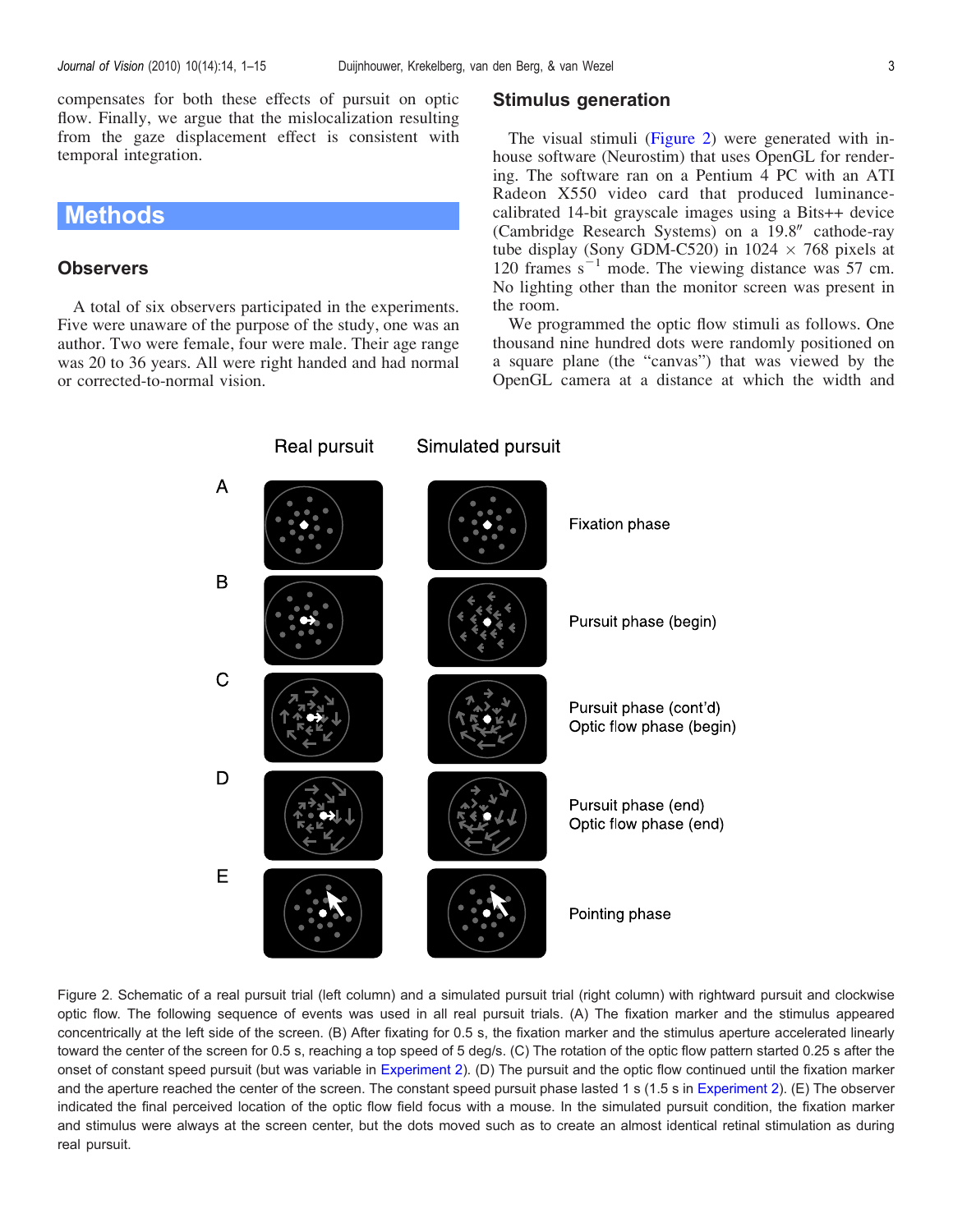height of the canvas were  $44^{\circ}$  (on average 1 dot per deg<sup>2</sup>). The dots were gray  $(5.0 \text{ cd m}^{-2})$  on a black background (0.3 cd  $m^{-2}$ ) and had a diameter of 5 pixels, corresponding to  $0.20^\circ$  diameter at the center of the screen. OpenGL's anti-aliasing option was used for all rendering.

Flow was created by updating the position of the dots on the canvas at frame rate. We used four types of flow fields: expansion (EXP), contraction (CON), clockwise rotation (CW), and counterclockwise rotation (CCW). The speed distributions of these flow fields were identical, but the local motion directions differed (in steps of  $90^{\circ}$  in "spiral space" (Graziano, Andersen, & Snowden, [1994\)](#page-13-0) going from EXP to CCW to CON to CW). The local flow speed increased linearly from the focus of the optic flow field outward. This speed was  $5^{\circ}$  s<sup>-1</sup> at 3.78 $^{\circ}$  from the focus unless stated otherwise. For rotating flow, this corresponds to 0.21 rotation per second; for radial flow, this corresponds to moving at 2.8 m  $s^{-1}$  toward or away from a wall of dots positioned 5 m in front of the observer. On each trial, the focus of the optic flow pattern was located at a random position within a square  $7^{\circ} \times 7^{\circ}$  region at the center of the canvas. The dots had asynchronous limited lifetimes of thirty frames (250 ms) before being randomly repositioned in the canvas. To minimize the decrease (increase) of dot density near the focus of EXP (CON) over the course of a presentation, not the starting positions but the halfway points of all dot trajectories were uniform randomly distributed over the canvas.

We presented the stimuli in two ways: during real pursuit and during simulated pursuit. In the real pursuit conditions, a fixation marker (a gray 30 cd m<sup> $-2$ </sup> annulus with an outer diameter of 0.59° and an inner diameter of 0.20 $^{\circ}$ ) moved at 5 $^{\circ}$  s<sup>-1</sup> toward its final position at the center of the screen. In the simulated pursuit conditions, the fixation marker was always displayed at the center of the screen, and the optic flow field shifted with  $5^{\circ}$  s<sup>-1</sup> toward its final position at the center of the screen. This shift was implemented by rotating the OpenGL camera around its vertical axis and projecting its image onto the physical screen. At the end of each trial, the observer's gaze was directed straight ahead and the canvas had a frontoparallel orientation. Any response differences found between the real and simulated pursuit conditions would suggest an influence of extraretinal factors, because the retinal stimulation in both conditions is identical except for imperfections in pursuit and fixation performance, and for the fact that in the periphery the dim edges of the monitor were moving on the retina in the real but not in the simulated pursuit condition.

An important point is that not all dots on the canvas were visible. A circular aperture of  $25^{\circ}$  diameter that was centered on the fixation marker occluded all but about 500 dots. Thus, the aperture of the visual stimulus was always fixed in retinal coordinates and centered on the foveae in all conditions and over the course of a trial. This meant that the focus moved within the stimulus aperture during real and simulated pursuits. In the real pursuit condition, the focus was static on the physical monitor screen and with respect to the stabilized head of the observer. In the simulated pursuit condition, the focus moved at the simulated pursuit speed in retinal and worldcentric coordinates.

#### Procedure and stimulus timing

Observers sat in front of the center of the screen and used a bite bar for stability. Viewing was binocular and both eyes were tracked using an infrared video system (Eyelink II, S.R. Research) at 500 samples  $s^{-1}$ . An observer started a trial by fixating within  $1.0^{\circ}$  of the fixation marker that was on the left or right of the screen in real pursuit conditions, or at the center of the screen in simulated pursuit conditions. In a real pursuit condition, the fixation marker remained stationary for 0.5 s before moving toward the center of screen, accelerating linearly for 500 ms to 5 $^{\circ}$  s<sup>-1</sup>, and then continuing at that speed for either 1 or 1.5 s depending on the experiment. The pursuit phase ended when the fixation marker stopped at the center of the screen. The same timing was used in the simulated pursuit conditions, but the fixation marker was always at the center of the screen. One hundred milliseconds after the pursuit phase, a gray circular pointer  $(0.27^{\circ}$  diameter; 30 cd m<sup>-2</sup> luminance) appeared at the center of the screen. The observers were instructed to align this pointer with the remembered final focus location using a computer mouse. A mouse key press ended the trial. The observers were required to maintain gaze within  $1.0^{\circ}$  from the fixation marker from the moment they fixated it at the beginning of the trial to the moment they clicked the mouse, otherwise the trial was aborted and the data discarded.

The stimulus dots were visible throughout the trial. During most of each trial, the dots remained static on the canvas until they jumped to a new location at the end of their 250-ms lifetime. Note that dots that are static on the canvas still moved on the screen and on the retina when the OpenGL camera or the fixation dot moved relative to the canvas. Only during the final part of the pursuit phase, during the optic flow phase, did the dots move over the canvas according to the trial's optic flow settings. The optic flow phase ended at the same moment the fixation marker stopped moving. The optic flow phase ranged from 500 to 1250 ms in [Experiment 2](#page-5-0) and was 750 ms in all other experiments. During the part of the pursuit phase that preceded the optic flow phase, the stimulus dots swept uniformly across the retina in the direction opposite to the pursuit, both in the real and in the simulated pursuit conditions. During the final phase, the response phase, the dots were stationary on the canvas (and the retina) for the duration of their lifetime. Keeping the dot stimulus visible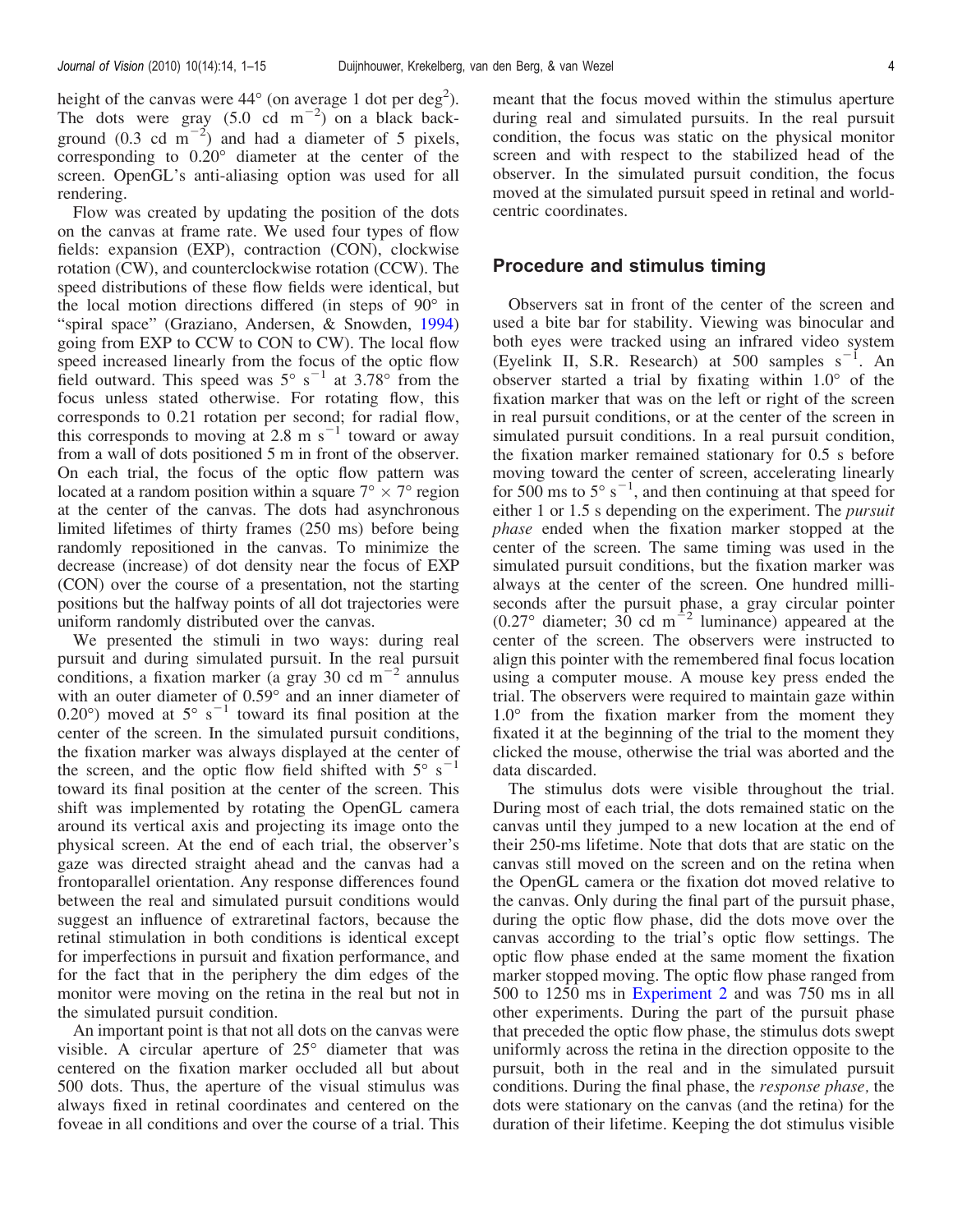<span id="page-4-0"></span>throughout the trial prevented abrupt global luminance changes, thus minimizing pupil reflexes that the eye tracker could spuriously register as shifts of gaze.

#### Data analysis

Trials in which saccades occurred during the optic flow phase were discarded. Eye movements were considered saccades if the speed exceeded  $22^{\circ}$  s<sup>-1</sup> and the acceleration was more than  $4000^\circ$  s<sup>-2</sup>. For each remaining real pursuit trial, the speed of the performed pursuit was determined. This was done by fitting a line to the horizontal coordinates of the gaze trace of each eye over the interval corresponding to the optic flow phase and averaging the slopes of both fits. (We performed all analyses in this study also without discarding trials with saccades, and by removing the saccades from the eye traces prior to determining the pursuit gain. All three methods yielded highly similar results.)

We analyzed the horizontal  $(X)$  and vertical  $(Y)$ components of the focus localization responses separately (Figure 3). To quantify the effect of pursuit on focus localization, we performed multiple linear regression on the data by least squares fitting. The dependent variable of this regression was the "indicated focus  $X(Y)$  position". The two independent variables were "real focus  $X(Y)$ 



Figure 3. Example of focus localization data (observer JT's counterclockwise optic flow with real pursuit condition of Experiment 1). The left panel shows the horizontal  $(X)$  coordinates of the real (abscissa) and indicated (ordinate) focus position; the right panel shows the vertical (Y) coordinates. Data obtained during rightward pursuit are shown in green and leftward pursuit in black. The vertical distances between the regression lines show that large systematic mislocalizations were found in both the  $X$  and Y directions.

position" (i.e., the final position of the focus on the screen without the eye velocity vectors added in) and "performed pursuit speed". In the simulated pursuit trials, we set the speed of the performed pursuit to the simulated pursuit speed (always  $\pm 5^{\circ}$  s<sup>-1</sup>). We used the slope of the regression plane in the "performed pursuit speed" direction as the measure of the effect of pursuit on locating the focus. X and Y localization errors presented in this paper are defined as the coefficients of these slopes multiplied by the mean of the absolute "performed pursuit speed" values used in the regression.

In [Experiments 2](#page-5-0), [3,](#page-6-0) and [4](#page-7-0), we used CW and CCW flows, but results are presented as if the flow was always CW. To achieve this, we first applied linear regressions as described above to the CW and CCW separately and subtracted the constant terms yielded by these regressions from the localization responses. Thus, pursuit unspecific response biases were removed from the data. Then, the CCW data set was transformed by multiplying the vertical coordinates of the response and the veridical focus by minus one. Finally, the data were pooled and analyzed with the multiple linear regression method.

# **Results**

Across all experiments and subjects, we recorded a minimum number of 47 successful responses for use in a single regression as described in the Data analysis section. The median number was 94 for the conditions with simulated pursuit and 124 for those with real pursuit. In most runs of the experiments, we included more real pursuit than simulated pursuit conditions to compensate for the higher saccade rejection rate during real pursuit. The offline rejection rate was 59% ( $SD = 17$ ) during real pursuit and  $25\%$  (SD = 11) for simulated pursuit. Note that this rate applies to trials that were brought to completion and does not include trials that were aborted online because of incorrect pursuit or blinks. As an example, the regressions shown in Figure 3 were based on the  $X$  and Y components of 125 responses.

## Experiment 1: Locating the focus of EXP, CON, CW, and CCW

We asked whether both the velocity summation and the gaze displacement effect play a role in locating the focus of optic flow patterns. To answer this question, we presented EXP, CON, CW, and CCW patterns to six observers. In terms of the vector sum of instantaneous velocities, viewing these patterns during pursuit shifts the focus in different directions for each of these four patterns: in the direction of the pursuit for EXP; in the direction opposite the pursuit in CON; and orthogonal to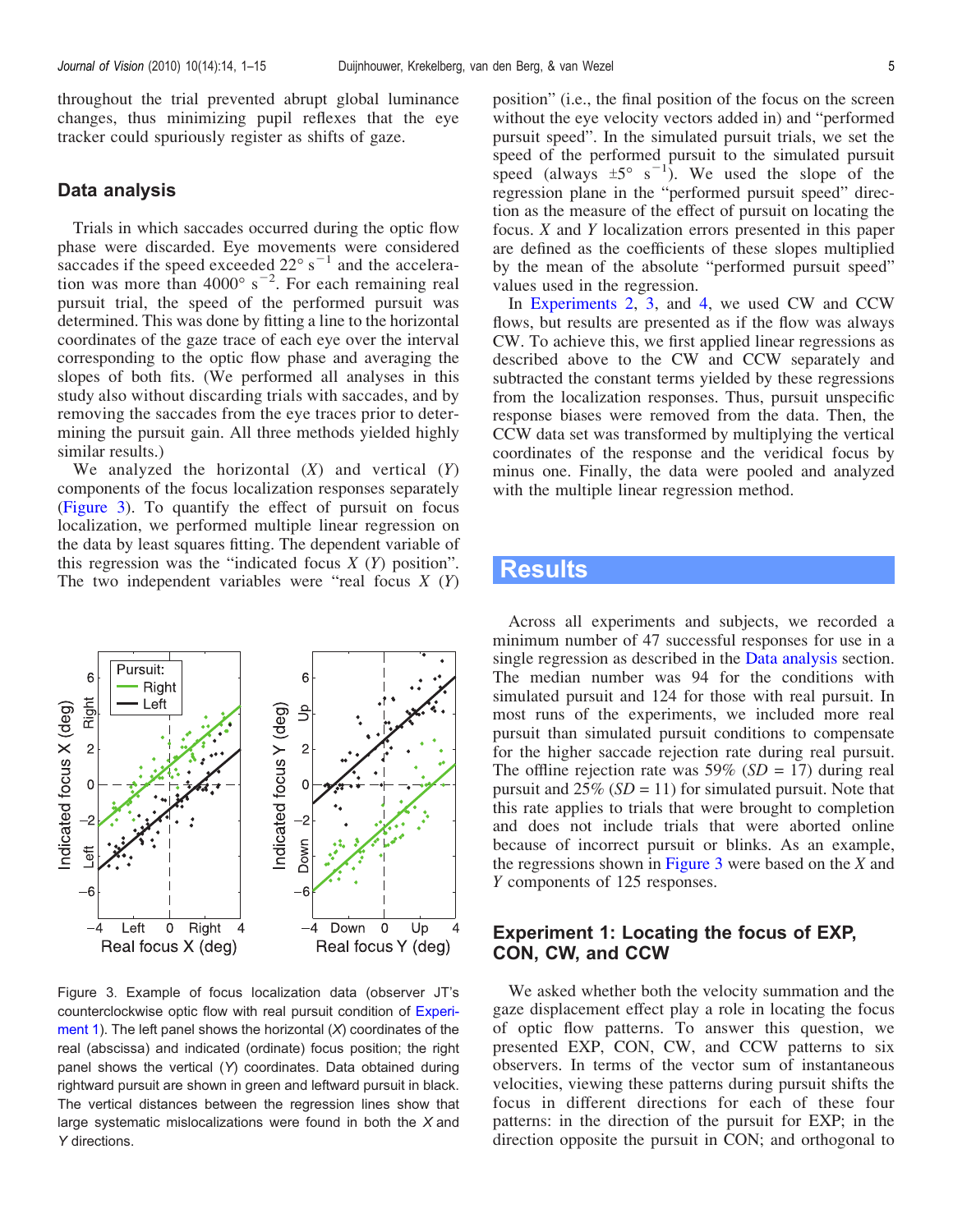<span id="page-5-0"></span>the pursuit in CW and CCW. The retinal drift of the focus resulting from the gaze displacement effect is always opposite to the pursuit direction for all four flow types.

The mean focus localization errors for six subjects are shown in Figure 4. The data for leftward and rightward pursuit were pooled and analyzed as if pursuit was always to the right (positive X direction). All participants showed similar patterns of XY-mislocalization that bear the signatures of both the velocity summation and the gaze displacement effects. As predicted by the velocity summation effect, the mislocalization was in different directions for EXP, CON, CW, and CCW. The effect of gaze displacement was most clearly visible in the CW and CCW data, which were not only shifted up and down as predicted by the velocity summation effect but also parallel to the pursuit. More specifically, the mean horizontal mislocalization of the center of rotation across observers was  $0.88^{\circ}$  (SD = 0.39) with real pursuit (onesample  $t_{11} = 7.74$ ;  $p < 0.001$ ) and 1.24° (SD = 0.27) with simulated pursuit (one-sample  $t_{11} = 15.9$ ;  $p < 0.001$ ). These shifts in the direction of (simulated) pursuit are consistent with a perceptual underestimation of the amount of retinal focus drift due to (simulated) incremental



Figure 4. Mislocalization of the focus of expanding (EXP), contracting (CON), clockwise (CW), and counterclockwise (CCW) optic flows after seeing it during real (red) and simulated (blue) smooth pursuits (plotted as if pursuit were always to the right). This resulted in a similar pattern of horizontal  $(X)$  and vertical (Y) mislocalizations for six observers (mean and SEM are shown). The pattern is consistent with concurrent contributions from the velocity summation and the gaze displacement effects. The velocity summation effect made the focus of EXP shift in the direction of pursuit; that of CON in the opposite direction; and those of CW and CCW up and down. Dashed lines indicate each flow type's baseline velocity summation effect for real (red) and simulated (blue) pursuits (see [Compensation for the effects of](#page-8-0) [smooth pursuit](#page-8-0) section). In addition, underestimating the focus drift resulting from incremental gaze displacement caused mislocalization in the pursuit direction for all flow types, hence the marked horizontal shifts for CW and CCW and the more hidden mislocalization magnitude asymmetry in EXP and CON.

gaze displacement (van den Berg, [1999](#page-14-0)). However, the gaze displacement effect seems to also have played a role in the EXP and CON data: pooled over real and simulated pursuits, the magnitude of the X-mislocalization in CON  $(2.10^{\circ}, SD = 0.47)$  was smaller than in EXP  $(2.71^{\circ}, SD = 0.47)$ 0.61; paired  $t_{11} = 3.62$ ;  $p = 0.004$ ). We interpret this to be the result of the gaze displacement effect causing mislocalization in the pursuit direction, thus counteracting the velocity summation effect in CON and adding up to it in EXP.

Finally, comparing the differences in XY-mislocalization magnitudes for simulated  $(3.05^{\circ}, SD = 0.62)$  and real  $(2.45^{\circ}, SD = 0.53)$  pursuits revealed that the world-centric focus location was more accurately indicated with real pursuit (paired  $t_{23} = 7.02$ ;  $p < 0.001$ ). This suggests that extraretinal signals played a role in compensating for the effect of smooth pursuit on localization. However, it should be noted that these differences can at least be partially explained by the reduced pursuit gain in the real pursuit (group mean 0.93,  $SD = 0.05$ ) compared to that of the simulated pursuit conditions (1 by definition). This issue will be addressed in the [Compensation for the effects](#page-8-0) [of smooth pursuit](#page-8-0) section.

## Experiment 2: The effect of optic flow phase duration

[Experiment 1](#page-4-0) showed that when viewed during pursuit, the focus of CW and CCW was systematically mislocalized in both the horizontal and the vertical directions. We wished to establish that the focus mislocalization in the direction of smooth pursuit indeed resulted from the incremental gaze displacement effect. To this end, we varied the duration of the optic flow phase. The mislocalization resulting from gaze displacement is expected to increase with longer presentations because gaze displacement increases over time, unless the mislocalization is already at ceiling level at the low end of the duration range. The velocity summation effect, being instantaneous, should be impervious to this manipulation.

We presented stimuli similar to the ones used in [Experiment 1](#page-4-0) to five subjects. Here, only CW and CCW stimuli were used because in rotating flow the velocity summation and the gaze displacement effects were most easily separated as they work in orthogonal directions, i.e., respectively, in the  $X$  and  $Y$  directions. The optic flow phase durations lasted for the final 0.5, 0.75, 1.0, and 1.25 s of the pursuit phase interval, which was 1.5 s for all trials. Saccades occurring during the final 1.25 s of the pursuit phase lead to offline rejection of the trial.

[Figure 5](#page-6-0) shows the mean X-mislocalization (left panel) and Y-mislocalization (right panel) across observers. Data obtained with real pursuit are red; data obtained with simulated pursuit are blue. We found that, indeed, X-mislocalization increased with presentation duration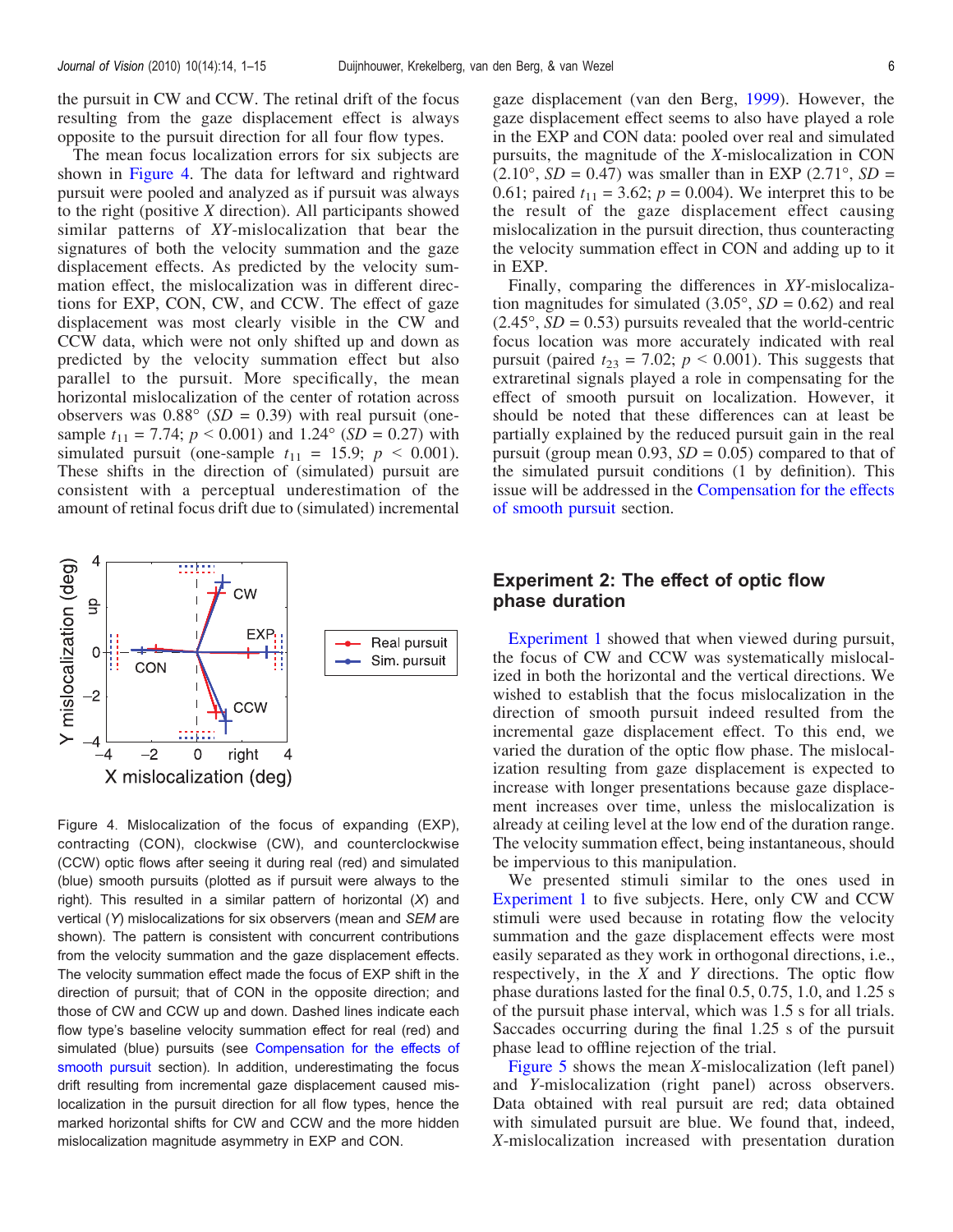<span id="page-6-0"></span>and the Y-mislocalization did not. More specifically, we used a least squares method to fit lines to the aggregate, non-averaged data of the five observers. The resulting slope and offset values are shown in Figure 5 with 95% confidence intervals. The confidence intervals of the X-mislocalization slopes do not include zero, whereas those of the Y-mislocalization do. Furthermore, the confidence intervals of the slopes for X- and Y-mislocalizations did not overlap.

We ask why incremental gaze displacement leads to mislocalization in the pursuit direction. van den Berg ([1999](#page-14-0)) reported a similar finding and found that a perceptual lag of about half a second could explain his results. Such a lag results in a perceptual underestimation of the retinal focus drift, thus causing the mislocalization in the direction of pursuit. Those data did not allow one to differentiate between a pure lag of the localization system (a latency) and an integration of the optic flow information over a temporal window.

To test these two explanations with our data, we fit a pure lag and a temporal integration model to our X-mislocalization as a function of duration data. The pure lag was modeled as a linear increase of mislocalization with duration followed by a constant mislocalization when the duration exceeded the lag. This model had two parameters: the lag and the slope as a function of duration. The alternative model integrated the retinal focus trajectory with a leaky integrator that weighed recent locations more heavily than earlier locations (Krekelberg & Lappe, [2000;](#page-13-0) Roulston, Self, & Zeki, [2006\)](#page-13-0). This model also had two parameters: the time constant of the exponentially decaying weighting filter and a gain. Separate fits were made to the 20 data points obtained with real pursuit and those obtained with simulated pursuit.

For the real pursuit data, the lag model had an initial slope of  $1.11 \pm 0.12$  degrees of mislocalization per second of stimulus duration, followed by a constant mislocalization after  $1.13 \pm 0.19$  s (ranges are 95% confidence intervals). The  $r^2$  value of this model was 0.769. The alternative, temporal integration model had a gain of  $1.66 \pm 0.78$  and a time constant of  $0.45 \pm 0.18$  s. The  $r^2$  value was 0.773.

Fitting the lag model to the simulated pursuit data resulted in a slope of  $1.33 \pm 0.46^{\circ} \text{ s}^{-1}$ , a lag of >1.25 s (i.e., the mislocalization did not level off within our range of durations), and an  $r^2$  of 0.698. The temporal integration model yielded a gain of  $1.85 \pm 1.06$ , a time constant of  $0.50 \pm 0.26$  s, and an  $r^2$  of 0.711.

Based on their relative fit quality in terms of sum of square residuals, we cannot decide between the lag and temporal integration model, neither in the real pursuit conditions ( $F_{19,19} = 1.017$ ,  $p = 0.49$ ) nor in the simulated pursuit conditions ( $F_{19,19} = 1.048$ ,  $p = 0.46$ ). However, according to the lag model, the visual system processes optic flow with an inconceivably long latency of over a second. On the other hand, the temporal integration window had a time constant of half a second. This seems more plausible and matches earlier results of van den Berg [\(1999](#page-14-0)) and integration time constants found in the flashlag literature (Krekelberg & Lappe, [2000\)](#page-13-0).

## Experiment 3: The effect of optic flow speed

If the Y-mislocalization of the focus of rotation is the result of the velocity summation effect, it relies on the relative speeds of the pursuit and the optic flow. This



Figure 5. Results of [Experiment 2](#page-5-0). The horizontal (X, left panel) and vertical (Y, right panel) mislocalizations of the focus of rotating optic flow, after viewing it during smooth pursuit, as a function of optic flow phase duration. The data were pooled to represent the effect of rightward pursuit on clockwise optic flow and averaged over five subjects. Positive  $X$  means rightward; positive Y means up. Red represents the real pursuit condition, and blue represents the simulated pursuit condition. Error bars are SEM. We fitted lines with slope a and offset b to these data (solid lines). The fit parameters, shown with 95% confidence intervals in the plots, indicate that X-mislocalization increased with duration and Y-mislocalization did not. This is consistent with the idea that X-mislocalization results from incremental gaze displacement and Y-mislocalization from instantaneous velocity summation. Dashed lines indicate the retinal focus shift due to velocity summation (see [Compensation for the effects of smooth pursuit](#page-8-0) section).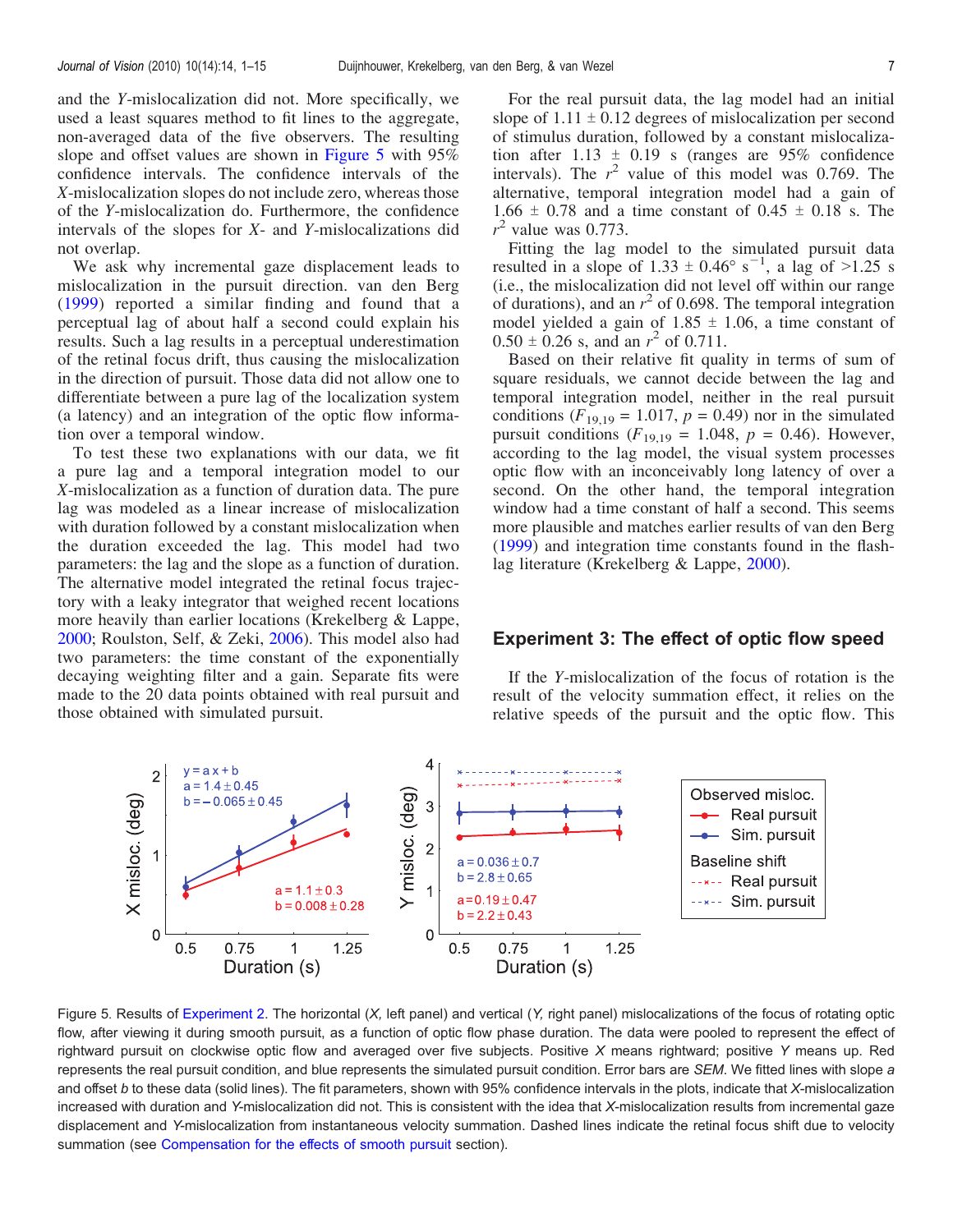<span id="page-7-0"></span>predicts small mislocalizations when the optic flow speed is high relative to the pursuit speed, i.e., when the local flow velocity that cancels the pursuit is close to the focus, and vice versa. If the X-mislocalization, on the other hand, stems from the gaze displacement effect, it depends on the product of optic flow phase duration and pursuit speed and should be invariant to optic flow speed.

To test these predictions, we performed an experiment similar to [Experiment 2](#page-5-0) in which the optic flow speed was varied. Rotation rates were 0.11, 0.21, 0.42, 0.63, 0.84, 1.26, and 1.68 Hz, corresponding to a range of 0.66 to  $10.56^{\circ}$  s<sup>-1</sup> at a 1<sup>o</sup> distance from the focus.

The group result of five subjects is shown in Figure 6. As predicted, the observed Y-mislocalization (right panel) decreased with increasing flow speed. This decline was roughly the reciprocal of the optic flow speed, consistent with the velocity summation account, i.e., the data fit well with a straight line in log–log space. The slope of this line was significantly negative, both for real pursuit (red) and simulated pursuit (blue). The fit values with 95% confidence are shown in Figure 6.

However, the observed X-mislocalization (left panel) also showed a significant decrease with increasing flow speed, contrary to the prediction of invariance. In addition to this main trend, a reduction of the X-mislocalization can be observed at the very low end of the speed range, giving rise to a peak at a rotation rate of around 0.2 Hz.

A potential explanation for the main trend, the reduction of X-mislocalization with increasing flow speed, is that the center of a rapidly rotating flow is much more conspicuous than that of a slow one. In terms of temporal integration as a means to increase sensitivity in the face of noisy inputs (e.g., Huk & Shadlen, [2005\)](#page-13-0), less integration time may be needed when the perceptual uncertainty of the focus location is reduced, thus leading to reduced underestimation of the retinal focus trajectory and, hence, mislocalization.

To test this idea, we performed an additional analysis of the data from [Experiment 3](#page-6-0). We defined target uncertainty as the standard deviation of the residuals of the regression that was used to obtain the localization errors (as described in the [Data analysis](#page-4-0) section). [Figure 7A](#page-8-0) shows that horizontal target uncertainty (HTU) decreased linearly with optic flow speed in log–log space for both real and simulated pursuits. This means that the focus of faster rotating flow was indeed more precisely located than that of slower optic flow. Next we plotted X-mislocalization as a function of log HTU [\(Figure 7B\)](#page-8-0). Using linear regression, positive relations were found for real and simulated pursuits (the 95% confidence intervals of the slopes do not include zero). Apparently, larger uncertainty about the focus location was accompanied by larger horizontal localization errors. This agrees with the idea that the gaze displacement effect leads to mislocalization through a mechanism of temporal integration.

We think that the reduction of  $X$ -mislocalization at very low speeds was the result of the focus being so unclear that subjects often resorted to guessing its location. Because purely adventitious responses are not systematically biased, localization errors were reduced. Consistent with this idea is that the Y-mislocalization was also slightly reduced at this speed.

## Experiment 4: The effect of stimulus uncertainty

In [Experiment 3](#page-6-0), we found a positive linear relation between the logarithm of horizontal target uncertainty (HTU) and observed X-mislocalization. However, the variation in HTU depended on variation in optic flow speed. Thus, it is possible that the decrease of the  $X$ -mislocalization



Figure 6. The effect of optic flow speed on X- and Y-mislocalizations, plotted with the same graphical conventions as used in [Figure 5.](#page-6-0) The logarithm of the Y-mislocalization decreases linearly with the logarithm of the rotation rate, which was expected on the basis of instantaneous velocity summation. However, a significantly negative dependence of X-mislocalization on rotation rate was also found, which is inconsistent with the idea that the X-mislocalization depends exclusively on gaze displacement.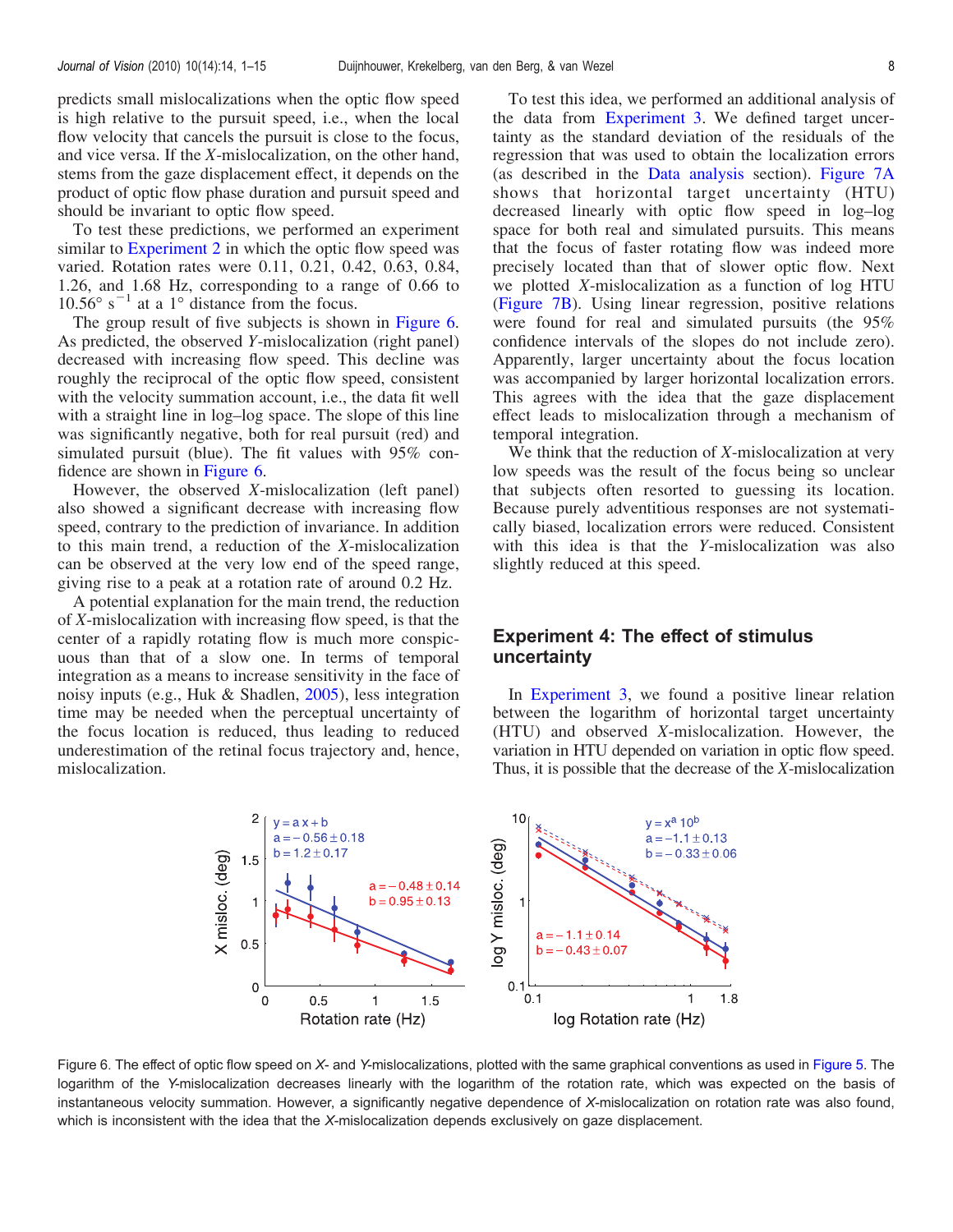<span id="page-8-0"></span>

Figure 7. Additional analysis of the data of [Experiment 3](#page-6-0). (A) Increasing the rotation rate of the optic flow stimulus decreased the horizontal target uncertainty (HTU), showing a negative linear relation in log–log space. Data points are the average for five subjects; error bars are SEM. (B) X-mislocalization increased linearly with the logarithm of HTU. Each data point represents one subject's localization error obtained at a single rotation speed. The results are similar for real (red) and simulated (blue) pursuits. These observations link the dependence of X-mislocalization on optic flow speed that was unexpectedly found in [Experiment 3](#page-6-0) [\(Figure 6,](#page-7-0) left panel) to target uncertainty.

magnitude with increasing flow speed was caused by some unknown effect of flow speeds other than a correlation with HTU.

To circumvent this confound, we used a stimulus scrambling method to more directly influence HTU while keeping the optic flow speed similar for all conditions ([Figure 8A\)](#page-9-0). Each dot's trajectory was kept intact but was spatially offset within the stimulus aperture. The horizontal offset of the *i*th stimulus dot was  $dx_i = R_i \cos(A_i)$  and its vertical offset was  $dy_i = R_i \sin(A_i)$ , where  $A_i$  is a random value between 0 and 360 $^{\circ}$  and  $R_i$  is the square root of a random value between 0 and the square of  $R_{\text{max}}$ . Thus, the endpoints of the offset vectors  $(dx, dy)$  were homogeneously distributed in a circular area with radius  $R_{\text{max}}$ . We used  $R_{\text{max}}$  values of 0, 2, 4, and 8°.

To compensate for the increase in task difficulty due to stimulus scrambling, a relatively high rotating flow speed of 0.84 Hz (compared to 0.21 Hz in [Experiments 1](#page-4-0) and [2\)](#page-5-0) was used in all conditions. The HTU values in this experiment were calculated on the basis of an additional non-pursuit condition in which both the fixation marker and the focus position were stationary. The X- and Y-mislocalizations resulting from real and simulated pursuits were obtained as in the other experiments.

[Figure 8B](#page-9-0) shows that the mean HTU and vertical target uncertainty (VTU) of five subjects increased linearly with  $R_{\text{max}}$ . Based on the idea that gaze displacement causes mislocalization in the direction of pursuit by means of temporal integration, and that uncertain targets require longer processing, we expected X-mislocalization to increase with increasing HTU. This is what we found ([Figure 8C](#page-9-0), left panel). Both in the real and simulated pursuit conditions, the X-mislocalization increased linearly with increasing HTU. Note that although in the figure the HTU values on the horizontal axis are binned in  $0.25^{\circ}$ bins for clarity of display, the lines were fit to the aggregate, non-averaged X-mislocalization and nonbinned HTU of the five observers. For completeness, the right panel of [Figure 8C](#page-9-0) shows the relation between VTU and vertical target mislocalization. No systematic bias of the velocity summation effect was expected with increasing VTU. Indeed, the slopes of the lines fitted to these data were not significant (their 95% confidence intervals included zero).

We conclude that the effect of optic flow speed on X-mislocalization that we found in [Experiment 3](#page-6-0) is related to target uncertainty and not to some unknown effect of optic flow speed per se.

### Compensation for the effects of smooth pursuit

It is interesting to compare localization errors obtained during real and simulated pursuits. Because the retinal stimulation was nearly identical in both conditions, differences in mislocalization magnitudes implicate extraretinal signals in the compensation for pursuit. Although in all experiments the mean X and Y localization errors in the simulated pursuit conditions exceeded those of the corresponding real pursuit conditions, the descriptive linear fits we applied did not reveal significant differences between the slopes or the offsets of the lines. However, paired t-tests applied to the aggregate data of all observers and experiments ([Figure 9](#page-10-0)) showed that the X-mislocalization following real pursuit was smaller than in the corresponding simulated pursuit conditions (paired  $t_{86}$  = 8.60,  $p < 0.001$ ). The Y-mislocalization was also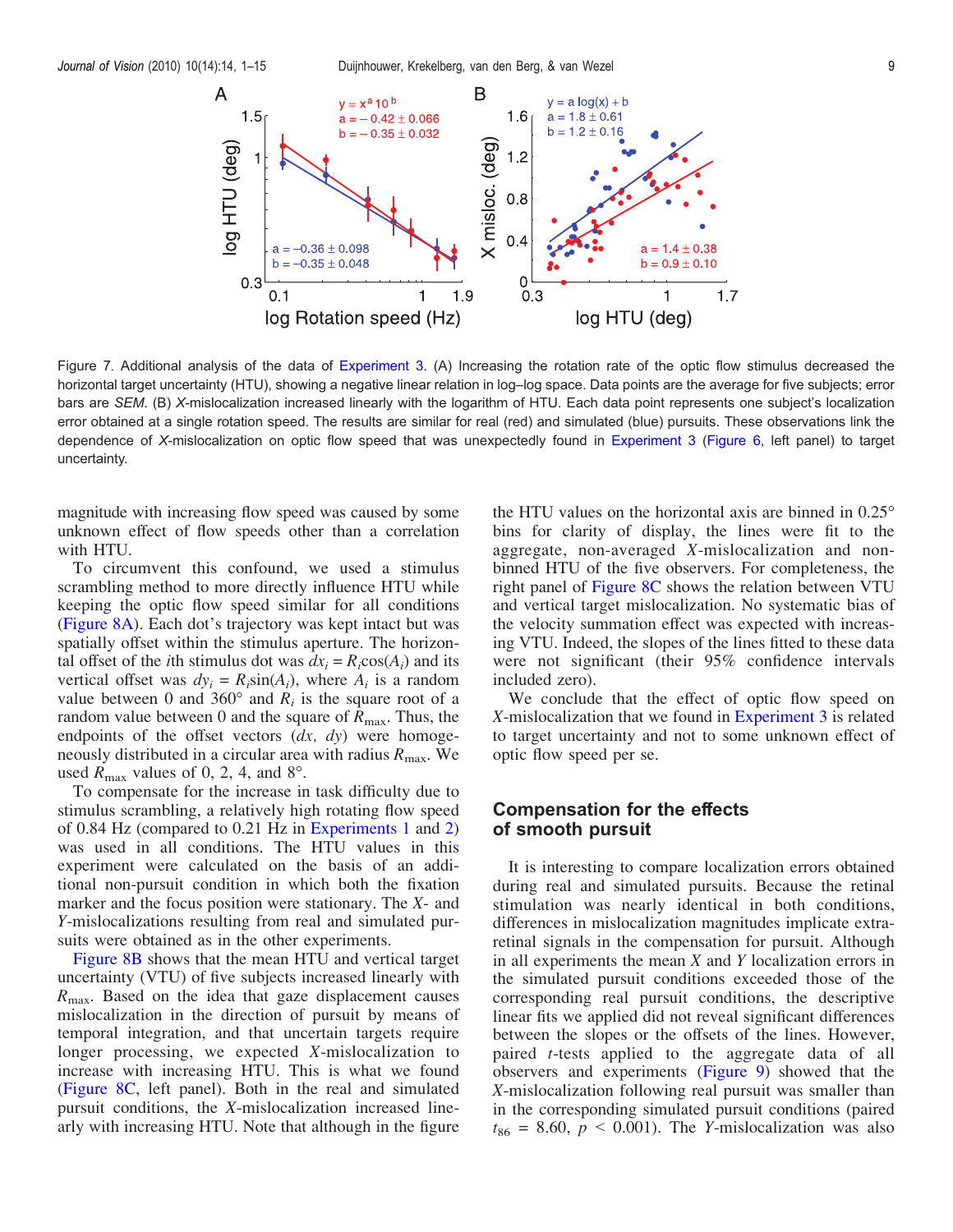<span id="page-9-0"></span>

Figure 8. Results of [Experiment 4.](#page-7-0) (A) To test the idea that temporal integration of the retinal focus trajectory (resulting from gaze displacement) leads to mislocalization, we scrambled the optic flow by adding a random offset to each dot trajectory. The focus position consistent with each trajectory is indicated with a green dot. When the maximum offset magnitude  $(R_{\text{max}})$  was zero (left panel), these positions overlapped with the mean of all positions, i.e., the pattern's global focus (red dot). With large  $R_{\text{max}}$  (right panel), the spread was large but the global focus stayed in the same location on average. (B) Increased levels of  $R_{\text{max}}$  led to increased mean horizontal target uncertainty (HTU; left panel) and vertical target uncertainty (VTU; right panel) in 5 observers. (C) X-mislocalization increased with HTU (left panel). This is consistent with the idea that noisier stimuli require longer temporal integration, which leads to larger underestimation of the gaze displacement, which in turn explains the increase of X-mislocalization. No significant effect of VTU (right panel) on Y-mislocalization was found, which is consistent with the idea that Y-mislocalization results from velocity summation. (Graphical conventions of (C) as in [Figure 5](#page-6-0).)

smaller after real compared to simulated pursuit (paired  $t_{86} = 6.80, p \le 0.001$ .

However, as pointed out in [Experiment 1,](#page-4-0) these differences were slightly inflated by the fact that the gain of real pursuit was less than one (on average  $0.94$  ( $SD = 0.036$ ) across subjects and experiments). In other words, there was less pursuit to compensate for. We corrected for ocular following performance by dividing the localization errors of the real pursuit conditions by their corresponding pursuit gains. Localization errors with real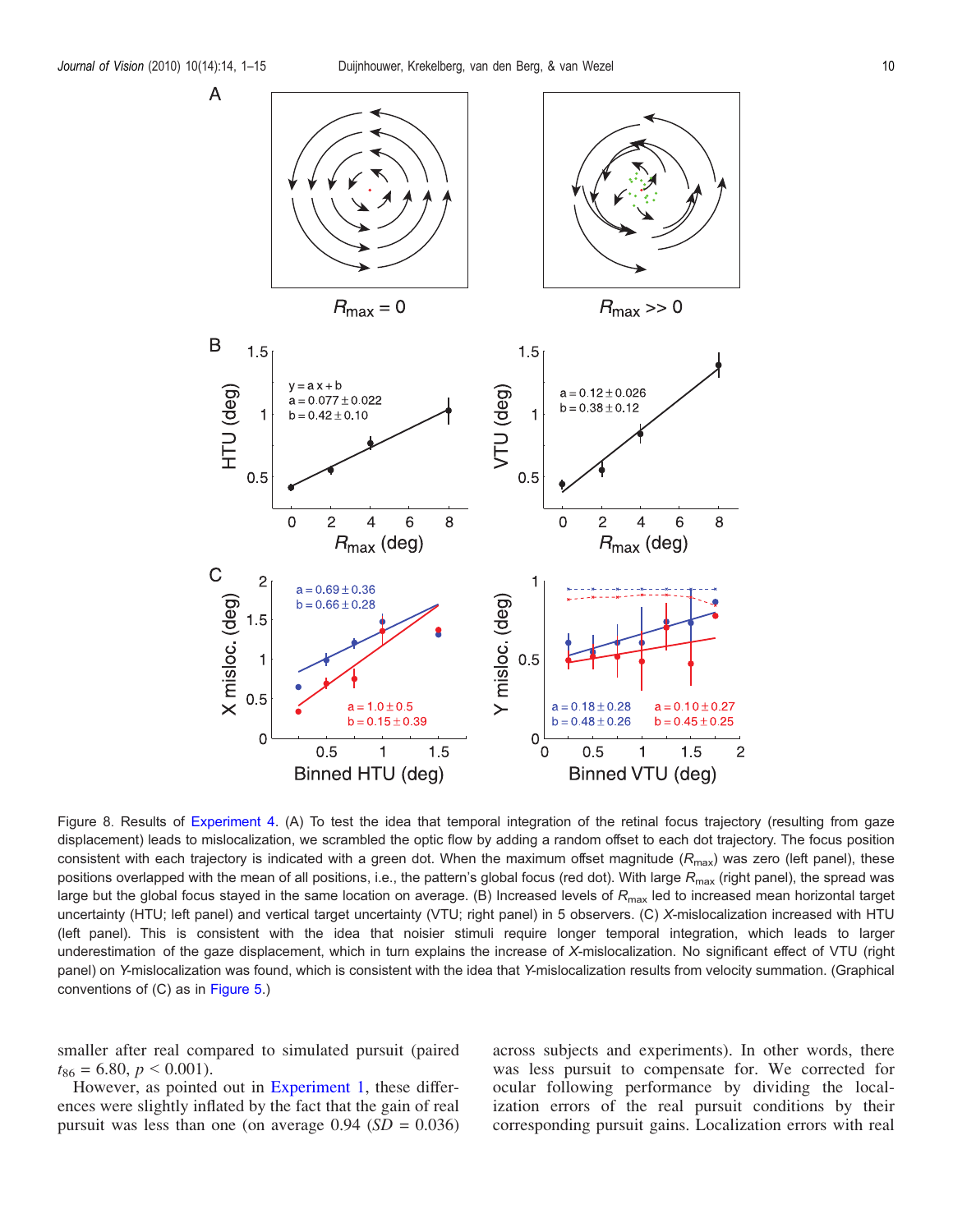<span id="page-10-0"></span>

Figure 9. Mean absolute horizontal (X, left panel) and vertical (Y, right panel) mislocalizations of the focus of rotation across all experiments and subjects. Both the  $X$  and  $Y$  localization errors were larger when the pursuit was simulated (blue markers) as opposed to real (solid red markers). This remained the case in an alternative analysis that used an idealized pursuit gain of 1 for the real pursuit condition (open red markers). This indicates that extraretinal information was used to compensate for the effect of velocity summation as well as the effect of gaze displacement. Error bars are SEM,  $N = 87$ ; stars indicate paired  $t_{87}$ ,  $p < 0.001$ .

pursuit remained significantly smaller  $(X:$  paired  $t_{86}$  = 6.19,  $p < 0.001$ ; Y: paired  $t_{86} = 4.66$ ,  $p < 0.001$ ). These results suggest that extraretinal signals were used to compensate for the effects of both velocity summation and gaze displacement.

Apart from comparing the localization errors obtained with real and simulated pursuits, it is possible to compare the errors caused by the velocity summation effect to an absolute level that would occur if no compensation took place. This level is simply the distance between the focus and the point in the flow field that has equal speed but a direction opposite to the pursuit component of the retinal flow field. The predicted Y-mislocalization for each condition is shown as dashed lines in [Figures 4](#page-5-0), [5,](#page-6-0) [6](#page-7-0), and [8](#page-9-0). The blue lines correspond to the simulated pursuit conditions and the red line to real pursuit. The offset between the lines are the result of differences in pursuit gain. Expressed as a percentage of these predictions, and averaged across all subjects, the four experiments, and the different duration, speed, and noise conditions, the mislocalization magnitude for rotational flow was  $62\%$  (SD = 19) during real pursuit and  $71\%$  (SD = 20) during simulated pursuit. This again shows that real pursuit yielded smaller errors (paired  $t_{86} = 5.43$ ,  $p < 0.001$ ), but it also means that significant compensation did occur in the simulated pursuit condition (one sided  $t_{87} = 13.74$ ,  $p \leq$ 0.001). This finding will be addressed in the Discussion section.

## **Discussion**

#### Two components of shift

The visual system faces at least two separate challenges when estimating the world-centric location of an optic flow field's focus during smooth pursuit. First, the velocity summation effect instantaneously shifts the focus in retinal coordinates. Many models have been developed that address this issue (Beintema & van den Berg, [1998;](#page-12-0) Hildreth, [1992](#page-13-0); Lappe & Rauschecker, [1994](#page-13-0); Perrone & Stone, [1994](#page-13-0), [1998](#page-13-0); Rieger & Toet, [1985;](#page-13-0) Royden, [1997;](#page-13-0) Royden & Picone, [2007](#page-14-0)). Second, the focus incrementally drifts across the retina opposite to the pursuit. The experiments presented here show that this second issue leads to mislocalization too, possibly resulting from temporal integration of the retinal trajectory of the focus.

We asked observers to locate the focus of expanding, contracting, and rotating optic flows [\(Experiment 1](#page-4-0)) and found that the smallest errors were made in contracting flow. This is counterintuitive because one might have expected compensation for pursuit to be strongest in expanding flow because it results from the common mode of human locomotion. However, this finding can be explained if one considers that the mislocalization resulting from velocity summation and gaze displacement are in the same direction in expanding, and in opposite directions in contracting optic flow. One problem with this reasoning is that it predicts the asymmetry between the localization errors observed with EXP and CON to be twice the size of the horizontal shifts in the CW and CCW conditions, but we found a much smaller asymmetry. We think this is related to the finding in [Experiments 3](#page-6-0) and [4](#page-7-0) that the mislocalization due to gaze displacement was larger when the uncertainty about the focus location was larger. In [Experiment 1,](#page-4-0) after per subject normalization of the HTUs of EXP, CON, CW, and CCW by division with the HTU obtained with EXP, the median HTU index was 1.00 for radial flow and 1.28 for rotational flow (Mann– Whitney  $U = 133$ ,  $n_1 = n_2 = 12$ ,  $p < 0.001$ ). Improved motion discrimination in radial compared to rotational flow has been reported earlier (Beardsley & Vaina, [2005\)](#page-12-0).

Partial compensation for pursuit in rotating flow has been mentioned before in the context of human psychophysics (Bradley et al., [1996\)](#page-12-0), but only the component of mislocalization orthogonal to the pursuit (the velocity summation direction) was measured. We showed that significant mislocalization occurred both orthogonal and parallel to the direction of horizontal pursuit. The effect of varying stimulus duration on the X-mislocalization and the lack thereof on the Y-mislocalization [\(Experiment 2](#page-5-0)) supported the idea that the mislocalization parallel to the pursuit direction resulted from temporal integration. Increasing the stimulus speed [\(Experiment 3](#page-6-0)) strongly decreased the mislocalization orthogonal to the pursuit in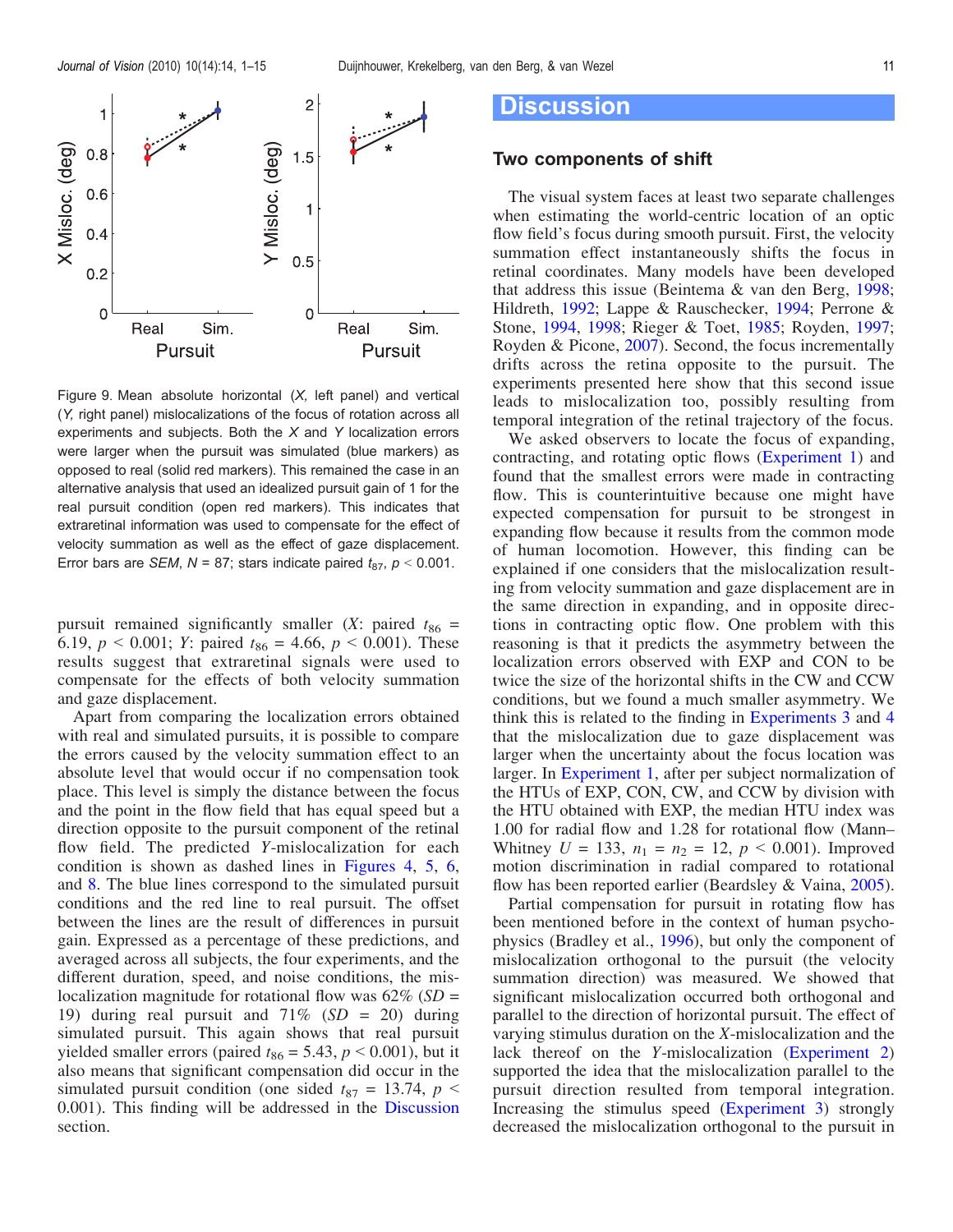a way that matched the geometric interpretation of the velocity summation effect.

Compensation for pursuit has been studied extensively in simulated heading experiments using expanding flow. It has been shown that heading judgments remain accurate during real pursuit, presumably because the visual system uses extraretinal eye position and velocity signals. Accurate heading estimates during simulated pursuit have also been found, even though extraretinal signals in that case would indicate fixation. For this retinal compensation to work optimally, depth cues need to be available (e.g., such as in ground plane and 3D cloud stimuli or stimuli containing reference objects; Li & Warren, [2000](#page-13-0); Royden, Banks, & Crowell, [1992;](#page-13-0) Warren & Hannon, [1988,](#page-14-0) [1990\)](#page-14-0) and the pursuit speed low  $(<1.5^{\circ} s^{-1}$ ; Royden et al., [1992](#page-13-0), [1994\)](#page-14-0). One reason depth cues help compensate is that the motion of distant elements is dominated by the pursuit and that of nearby dots by the forward translation (e.g., Longuet-Higgins & Prazdny, [1980](#page-13-0); van den Berg & Brenner, [1994\)](#page-14-0). In our experiments, we eliminated depth cues by using a vertical wall of dots and we reduced the effectiveness of simulated pursuit compensation by using a relatively high pursuit speed of  $5^{\circ}$  s<sup>-1</sup>. However, we found only small differences between mislocalizations observed during real and simulated pursuits, both in the X and Y directions.

Why was the compensation for simulated pursuit so similar to that observed during real pursuit despite the lack of depth cues and the high pursuit speed? Grigo and Lappe [\(1999](#page-13-0)) showed that purely visual compensation for pursuit is possible in 2D stimuli using the cue that, during horizontal pursuit, the flow field lines curve outward in the far high and lower periphery. However, the stimuli used in the present study were probably not sufficiently large for this to play a role. Alternatively, the relatively strong compensation during simulated pursuit may have resulted from the lateral motion of the stimulus dots that were visible prior to the optic flow phase interval. This could trigger pursuit compensation before the onset of the optic flow stimulus by suppression of the optokinetic nystagmus that is elicited by large field laminar motion (cf. Chaudhuri, [1991;](#page-12-0) Duffy & Wurtz, [1993](#page-13-0); Freeman, Sumnall, & Snowden, [2003\)](#page-13-0). Another possibility is that the lateral motion caused a motion aftereffect (Anstis, Verstraten, & Mather, [1998;](#page-12-0) Mather, Pavan, Campana, & Casco, [2008\)](#page-13-0) that perceptually reduced the simulated pursuit component in the combined rotational and simulated pursuit flow. However, the role of such an aftereffect was probably limited by the random interleaving of leftward and rightward pursuit conditions, which reduces buildup over time.

We found a level of compensation for real pursuit in expanding flow of  $61\%$  (SD = 10) across the six observers in [Experiment 1;](#page-4-0) 66% ( $SD = 14$ ) after normalization for pursuit gains. This is low compared to the nearly perfect compensation for real pursuit reported earlier (Banks et al., [1996;](#page-12-0) Royden et al., [1992;](#page-13-0) van den Berg, [1996;](#page-14-0) Warren & Hannon, [1990\)](#page-14-0). This discrepancy possibly resulted from a number of stimulus properties that reduced the sense of self-motion conveyed by our stimuli, which may have negatively impacted the level of compensation. Our stimuli were small (so that they could move with the pursuit without clipping at the screen edges), consisted of dots with limited lifetimes (to minimize density differences across flow types), and had comparatively low flow speed. Another difference with previous studies is that the stimulus aperture was always centered on the fixation direction, also during real pursuit. Finally, we did not instruct the observers to estimate their heading direction but asked them to indicate the final perceived location of the focus. The impact of task instructions on the perception of comparable stimuli has been demonstrated (Li & Warren, [2004](#page-13-0); Royden, Cahill, & Conti, [2006](#page-14-0)).

#### Temporal integration

In our experiments, observers were instructed to indicate the final perceived position of a moving target after it abruptly disappeared at the end of the optic flow phase. Other studies of the localization of abruptly disappearing moving targets have yielded mixed results. In the flash terminated condition (FTC) used in some studies of the flash-lag effect, the perceived location at which a moving dot disappeared relative to a briefly flashed stationary stimulus was probed using two-alternative forcedchoice paradigms. Eagleman and Sejnowski ([2000\)](#page-13-0) found no mislocalization in the FTC. On the other hand, Fu, Shen, and Dan ([2001\)](#page-13-0) and Kanai, Sheth, and Shimojo [\(2004](#page-13-0)) found an overshoot in the direction of motion. The perceived endpoint of the vertical trajectory of a dot that was viewed during horizontal smooth pursuit was biased opposite to the pursuit direction (Souman, Hooge, & Wertheim, [2006\)](#page-14-0). Finally, Roulston et al. [\(2006](#page-13-0)) reported a "flash-lead", a shift opposite the retinal motion of the target, similar to the findings reported here.

The lag effects found in the FTC were contingent on the moving targets being spatially uncertain, which was manipulated by applying a Gaussian luminance window (Fu et al., [2001](#page-13-0)) or increased eccentricity (Kanai et al., [2004\)](#page-13-0). Correspondingly, the sharply defined stimuli used by Eagleman and Sejnowski ([2000](#page-13-0)) were not mislocalized. This is reminiscent of a previous study that showed that indistinct optic flow focuses undergo more illusory displacement in the direction of transparently overlapping laminar flow than conspicuous ones (Duijnhouwer et al., [2008\)](#page-13-0). This may be related to the influence of spatial target uncertainty on the magnitude of mislocalization that we found in the present study, although our main effect is opposite to the direction of retinal motion.

We showed that the X-mislocalization in [Experiment 2](#page-5-0) is consistent with temporal integration that weighs recent locations more heavily than earlier locations (Krekelberg & Lappe,  $2000$ ; Roulston et al.,  $2006$ ). We fitted such a leaky temporal integrator with an exponentially decaying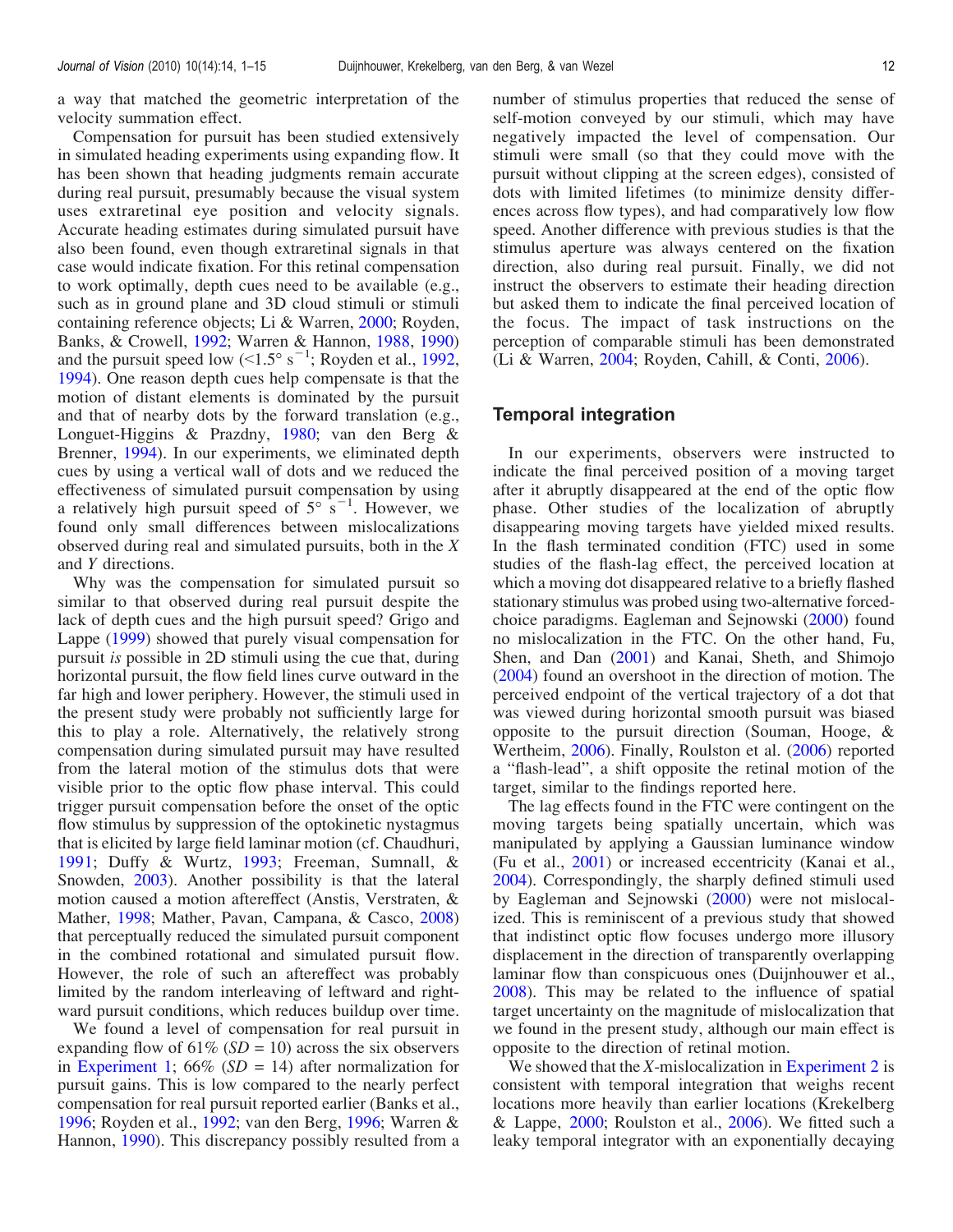<span id="page-12-0"></span>weighting filter to the X-mislocalization data of [Experi](#page-5-0)[ment 2](#page-5-0) and found that the time constant of the filter was on the order of half a second.

While this temporal integration seems long, it is consistent with estimates of the time needed to locate the focus of expansion without pursuit, which ranges from 228 ms to 430 ms (Crowell, Royden, Banks, Swenson, & Sekuler, 1990; Hooge, Beintema, & van den Berg, [1999](#page-13-0); Te Pas, Kappers, & Koenderink, [1998\)](#page-14-0) or even up to 3 s (Burr & Santoro, 2001). Similarly, temporal integration in the flash-lag effect has also been estimated to range from 100 ms to approximately 500 ms (Krekelberg & Lappe, [2000;](#page-13-0) Roulston et al., [2006](#page-13-0)). It also corresponds well to the heading stimulus processing durations that ranged from 300 to 600 ms in the study of van den Berg ([1999\)](#page-14-0). In that study, it was impossible to determine whether the mislocalization due to the gaze displacement effect resulted from a pure delay of the processing, or to a process of slow temporal integration. However, in the present study we found that the X-mislocalization continued to increase well beyond optic flow phase durations of half a second ([Experiment 2](#page-5-0)), which fits better with the idea of temporal integration with a time constant in the order of half a second than with a pure delay of that duration.

The range of integration times can at least in part be attributed to the uncertainty associated with the location of the object; as our [Experiments 3](#page-6-0) and [4](#page-7-0) confirm, greater uncertainty is associated with longer integration times. This might reflect a general strategy of the visual system to increase integration duration when visual signals are weaker (Huk & Shadlen, [2005](#page-13-0)).

# **Conclusion**

The problem of heading detection during smooth pursuit is usually phrased in terms of instantaneous velocities, i.e., the velocity summation effect. However, we found that the incremental retinal shift of the focus resulting from pursuit also leads to focus mislocalization. This localization error was in the direction of pursuit and occurred because of underestimation of the amount of focus drift on the retina. The underestimation was consistent with temporal integration of the retinal trajectory of the focus. In this study, we found an integration time constant of half a second and we presented evidence that this duration increases with stimulus properties that increase target uncertainty, such as low flow speed and added noise. Compensation for pursuit occurred for both the velocity summation and the gaze displacement effects, especially when extraretinal information could be used. Both effects of pursuit should be taken into account in future experiments and models of heading detection during smooth pursuit.

# Acknowledgments

This work was supported by a VIDI Grant from The Netherlands Organization for Scientific Research (NWO), a High Potential Grant from Utrecht University awarded to RvW, and an NIH Grant (R01 EY017605) awarded to BK.

Commercial relationships: none. Corresponding author: Jacob Duijnhouwer. Email: j.duijnhouwer@gmail.com. Address: Aidekman Building, 197 University Ave., Newark, NJ 07102, USA.

## Footnote

<sup>1</sup>In this paper, a rotating optic flow pattern is a pattern of circular motion trajectories that are centered on a point in the visual field, not the laminar flow resulting from rotating the eye.

## References

- Anstis, S. M., Verstraten, F. A. J., & Mather, G. (1998). The motion aftereffect: A review. Trends in Cognitive Sciences, 2, 111–117.
- Banks, M. S., Ehrlich, S. M., Backus, B. T., & Crowell, J. A. (1996). Estimating heading during real and simulated eye movements. Vision Research, 36, 431-443.
- Beardsley, S. A., & Vaina, L. M. (2005). Psychophysical evidence for a radial motion bias in complex motion discrimination. Vision Research, 45, 1569–1586.
- Beintema, J. A., & van den Berg, A. V. (1998). Heading detection using motion templates and eye velocity gain fields. Vision Research, 38, 2155–2179.
- Bradley, D. C., Maxwell, M., Andersen, R. A., Banks, M. S., & Shenoy, K. V. (1996). Mechanisms of heading perception in primate visual cortex. Science, 273, 1544–1547.
- Burr, D. C., & Santoro, L. (2001). Temporal integration of optic flow, measured by contrast thresholds and by coherence thresholds. Vision Research, 41, 1891–1899.
- Chaudhuri, A. (1991). Eye movements and the motion aftereffect: Alternatives to the induced motion hypothesis. Vision Research, 31, 1639–1645.
- Crowell, J. A., Royden, C. S., Banks, M. S., Swenson, K. H., & Sekuler, A. B. (1990). Optic flow and heading judgements. Investigative Ophthalmology & Visual Science, 31, 522.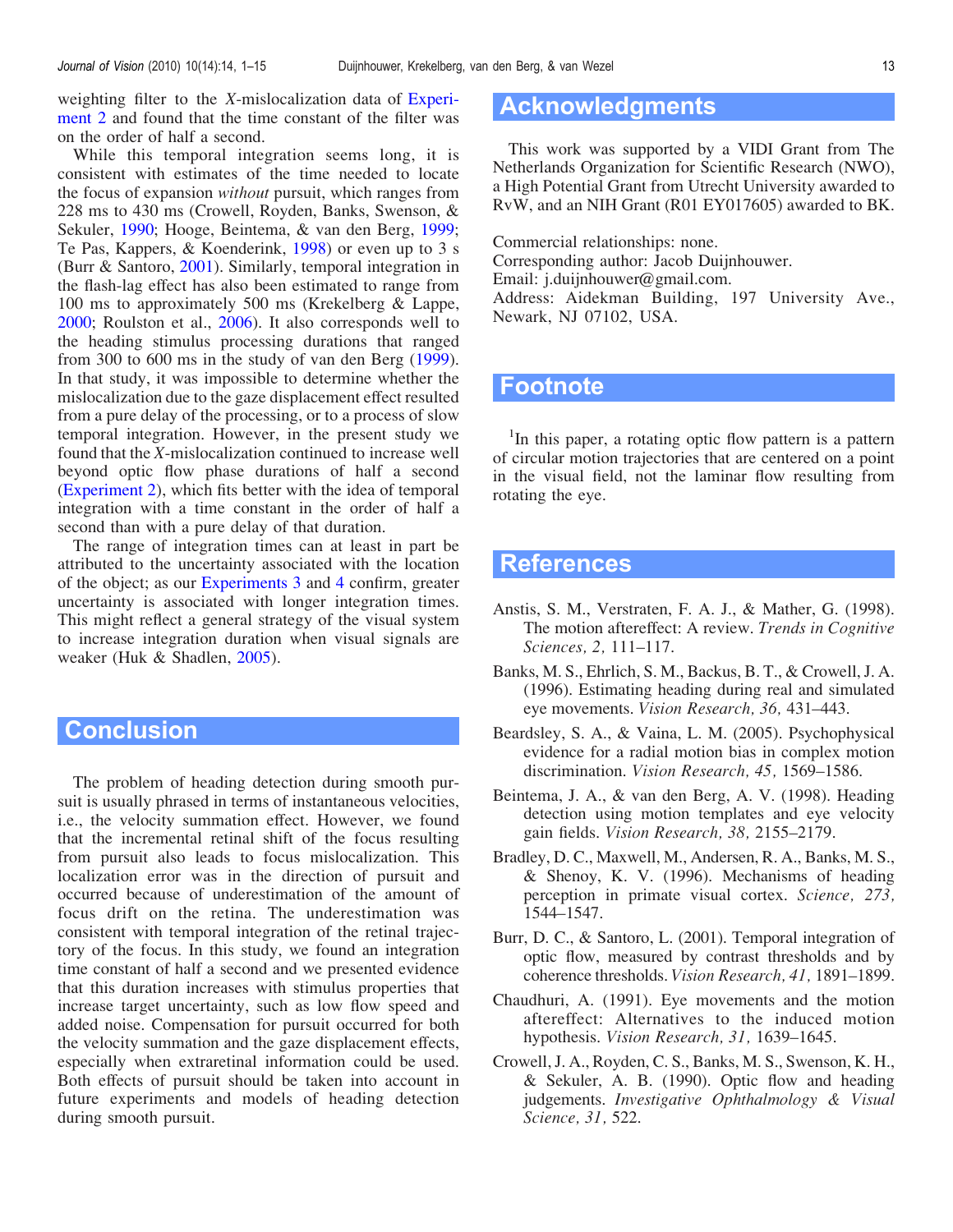- <span id="page-13-0"></span>Duffy, C. J., & Wurtz, R. H. (1993). An illusory transformation of optic flow fields. Vision Research, 33, 1481–1490.
- Duijnhouwer, J., van Wezel, R. J. A., & van den Berg, A. V. (2008). The role of motion capture in an illusory transformation of optic flow fields. Journal of Vision, 8(4):27, 1–18, http://www.journalofvision.org/content/ 8/4/27, doi:10.1167/8.4.27. [[PubMed\]](http://www.ncbi.nlm.nih.gov/pubmed/18484866) [[Article](http://www.journalofvision.org/content/8/4/27)]
- Eagleman, D. M., & Sejnowski, T. J. (2000). Motion integration and postdiction in visual awareness. Science, 287, 2036–2038.
- Freeman, T. C., Sumnall, J. H., & Snowden, R. J. (2003). The extra-retinal motion aftereffect. Journal of Vision, 3(11):11, 771–779, http://www.journalofvision.org/ content/3/11/11, doi:10.1167/3.11.11. [[PubMed](http://www.ncbi.nlm.nih.gov/pubmed/14765960)] [\[Article\]](http://www.journalofvision.org/content/3/11/11)
- Fu, Y. X., Shen, Y., & Dan, Y. (2001). Motion-induced perceptual extrapolation of blurred visual targets. Journal of Neuroscience, 21, 1–5.
- Gibson, J. J. (1950). The perception of the visual world. Boston: Houghton Mifflin.
- Gibson, J. J., & Carmichael, L. (1966). The senses considered as perceptual systems. Boston: Houghton Mifflin.
- Graziano, M. S., Andersen, R. A., & Snowden, R. J. (1994). Tuning of MST neurons to spiral motions. Journal of Neuroscience, 14, 54–67.
- Grigo, A., & Lappe, M. (1999). Dynamical use of different sources of information in heading judgments from retinal flow. Journal of the Optical Society of America A, 16, 2079–2091.
- Hildreth, E. C. (1992). Recovering heading for visually guided navigation. Vision Research, 32, 1177–1192.
- Hildreth, E. C., & Royden, C. S. (1998). Computing observer motion from optical flow. In T. Watanabe (Ed.), High-level motion processing: Computational, neurobiological, and psychophysical perspectives (pp. 269–293). Cambridge, MA: The MIT Press.
- Hooge, I. T., Beintema, J. A., & van den Berg, A. V. (1999). Visual search of heading direction. Experimental Brain Research, 129, 615–628.
- Huk, A. C., & Shadlen, M. N. (2005). Neural activity in macaque parietal cortex reflects temporal integration of visual motion signals during perceptual decision making. Journal of Neuroscience, 25, 10420–10436.
- Kanai, R., Sheth, B. R., & Shimojo, S. (2004). Stopping the motion and sleuthing the flash-lag effect: Spatial uncertainty is the key to perceptual mislocalization. Vision Research, 44, 2605–2619.
- Krekelberg, B., & Lappe, M. (2000). A model of the perceived relative positions of moving objects based

upon a slow averaging process. Vision Research, 40, 201–215.

- Lappe, M. (1998). A model of the combination of optic flow and extraretinal eye movement signals in primate extrastriate visual cortex. Neural model of self-motion from optic flow and extraretinal cues. Neural Networks, 11, 397–414.
- Lappe, M., Bremmer, F., & van den Berg, A. V. (1999). Perception of self-motion from visual flow. Trends in Cognitive Sciences, 3, 329–336.
- Lappe, M., & Rauschecker, J. P. (1994). Heading detection from optic flow. Nature, 369, 712–713.
- Li, L., & Warren, W. H. (2000). Perception of heading during rotation: Sufficiency of dense motion parallax and reference objects. Vision Research, 40, 3873–3894.
- Li, L., & Warren, W. H. (2004). Path perception during rotation: Influence of instructions, depth range, and dot density. Vision Research, 44, 1879–1889.
- Longuet-Higgins, H. C., & Prazdny, K. (1980). The interpretation of a moving retinal image. Proceedings of the Royal Society B: Biological Sciences, 208, 385–397.
- Mather, G., Pavan, A., Campana, G., & Casco, C. (2008). The motion aftereffect reloaded. Trends in Cognitive Sciences, 12, 481–487.
- Pack, C., & Mingolla, E. (1998). Global induced motion and visual stability in an optic flow illusion. Vision Research, 38, 3083–3093.
- Perrone, J. A., & Stone, L. S. (1994). A model of selfmotion estimation within primate extrastriate visual cortex. Vision Research, 34, 2917–2938.
- Perrone, J. A., & Stone, L. S. (1998). Emulating the visual receptive-field properties of MST neurons with a template model of heading estimation. Journal of Neuroscience: The Official Journal of the Society for Neuroscience, 18, 5958–5975.
- Rieger, J. H., & Toet, L. (1985). Human visual navigation in the presence of 3-D rotations. Biological Cybernetics, 52, 377–381.
- Roulston, B. W., Self, M. W., & Zeki, S. (2006). Perceptual compression of space through position integration. Proceedings of the Royal Society of London B, 273, 2507.
- Royden, C. S. (1997). Mathematical analysis of motionopponent mechanisms used in the determination of heading and depth. Journal of the Optical Society of America A, 14, 2128.
- Royden, C. S., Banks, M. S., & Crowell, J. A. (1992). The perception of heading during eye movements. Nature, 360, 583–585.